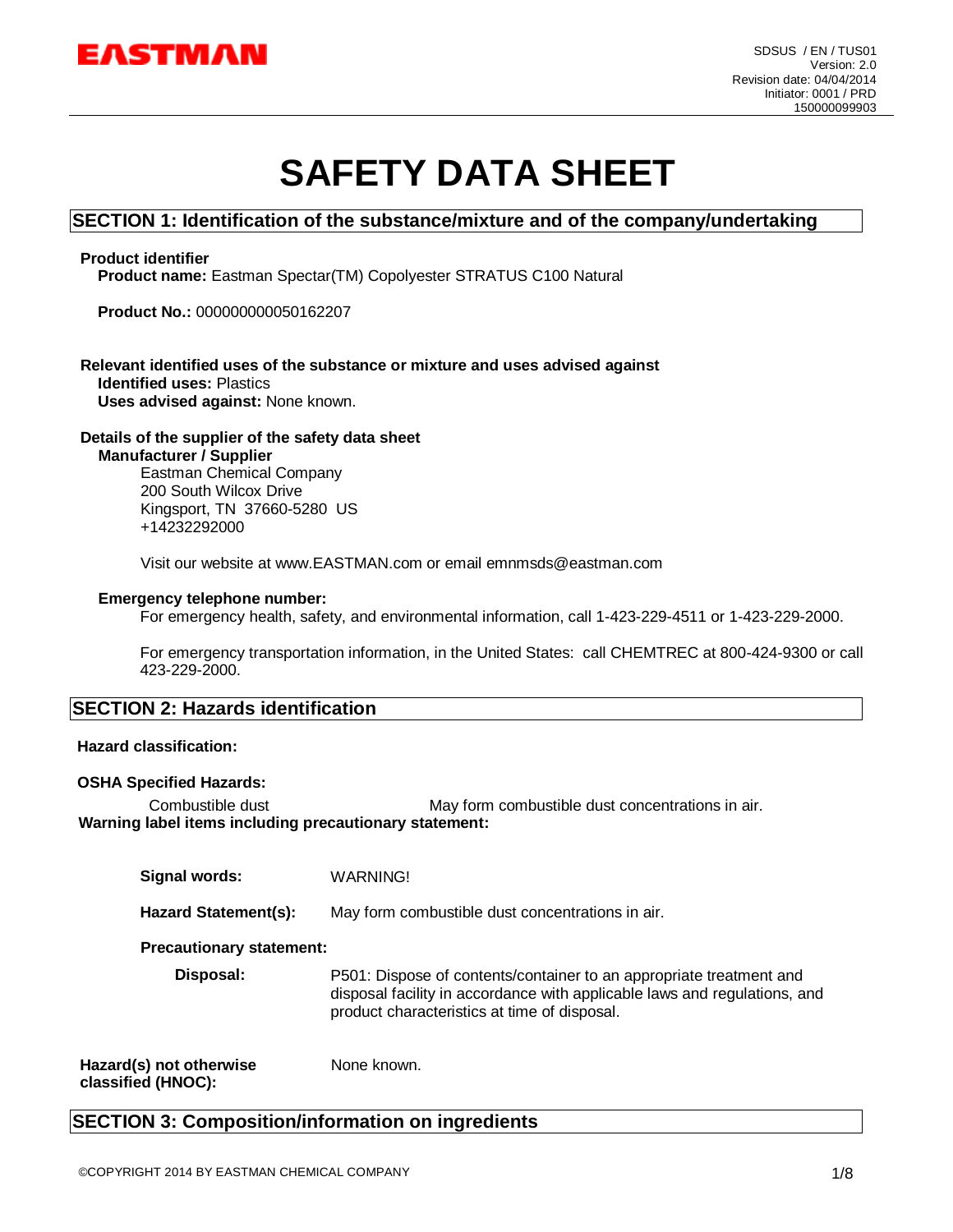

#### **Substances / Mixtures**

#### **General information:**

| <b>Concentration</b> |                         | <b>Notes</b>              |
|----------------------|-------------------------|---------------------------|
| >60%                 | CAS-No.: proprietary    |                           |
| $<$ 40%              | CAS-No.: not applicable |                           |
|                      |                         | Additional identification |

All concentrations are percent by weight unless ingredient is a gas. Gas concentrations are in percent by volume.

# This substance has workplace exposure limit(s).

### **SECTION 4: First aid measures**

#### **Description of first aid measures**

| Inhalation:                                                                | Move to fresh air. Treat symptomatically. Get medical attention if symptoms<br>persist.                                                                                                                                                                                                                              |  |
|----------------------------------------------------------------------------|----------------------------------------------------------------------------------------------------------------------------------------------------------------------------------------------------------------------------------------------------------------------------------------------------------------------|--|
| Eye contact:                                                               | Any material that contacts the eye should be washed out immediately with<br>water. If easy to do, remove contact lenses. Get medical attention if<br>symptoms persist. If molten material contacts the eye, immediately flush<br>with plenty of water for at least 15 minutes. Get medical attention<br>immediately. |  |
| <b>Skin contact:</b>                                                       | Wash with soap and water. Get medical attention if symptoms occur. If<br>burned by contact with hot material, cool molten material adhering to skin<br>as quickly as possible with water, and see a physician for removal of<br>adhering material and treatment of burn. Get medical attention.                      |  |
| Ingestion:                                                                 | Seek medical advice.                                                                                                                                                                                                                                                                                                 |  |
| Most important symptoms and<br>effects, both acute and<br>delayed:         | Burns should be treated as thermal burns. The material will come off as<br>healing occurs; therefore, immediate removal from the skin is not<br>necessary.                                                                                                                                                           |  |
| Indication of any immediate medical attention and special treatment needed |                                                                                                                                                                                                                                                                                                                      |  |
| Hazards:                                                                   | Contact with molten substance/product may cause severe burns to skin and<br>eyes.                                                                                                                                                                                                                                    |  |
| Treatment:                                                                 | Treat symptomatically.                                                                                                                                                                                                                                                                                               |  |
| <b>SECTION 5: Firefighting measures</b>                                    |                                                                                                                                                                                                                                                                                                                      |  |
|                                                                            |                                                                                                                                                                                                                                                                                                                      |  |

| General fire hazards:                                                 | Material can accumulate static charges which may cause an electrical<br>spark (ignition source). Use proper bonding and/or grounding procedures. |
|-----------------------------------------------------------------------|--------------------------------------------------------------------------------------------------------------------------------------------------|
| <b>Extinguishing media</b><br><b>Suitable extinguishing</b><br>media: | Water spray. Dry chemical. Carbon Dioxide.                                                                                                       |
| Unsuitable extinguishing<br>media:                                    | None known.                                                                                                                                      |
| Special hazards arising from<br>the substance or mixture:             | Powdered material may form explosive dust-air mixtures.                                                                                          |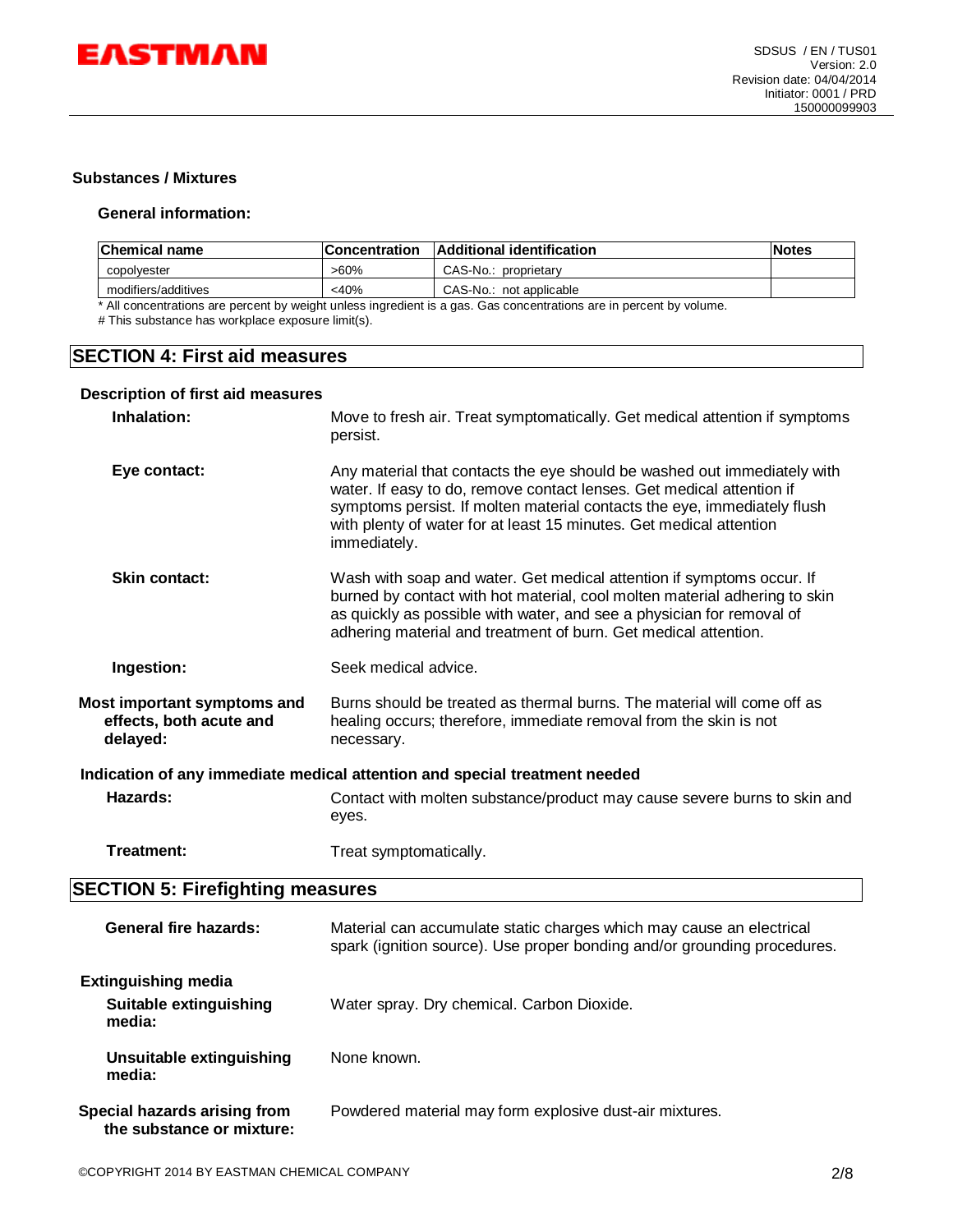

| <b>Advice for firefighters</b><br><b>Special fire fighting</b><br>procedures: | Minimize dust generation and accumulation.                              |  |
|-------------------------------------------------------------------------------|-------------------------------------------------------------------------|--|
| <b>Special protective</b>                                                     | Self-contained breathing apparatus and full protective clothing must be |  |
| equipment for fire-fighters:                                                  | worn in case of fire.                                                   |  |

### **SECTION 6: Accidental release measures**

| <b>Personal precautions,</b><br>protective equipment and<br>emergency procedures: | Wear appropriate personal protective equipment.                                                                              |
|-----------------------------------------------------------------------------------|------------------------------------------------------------------------------------------------------------------------------|
| <b>Environmental precautions:</b>                                                 | Not regarded as dangerous for the environment.                                                                               |
| Methods and material for<br>containment and cleaning<br>up:                       | Sweep up and place in a clearly labeled container for chemical waste.                                                        |
| <b>Notification Procedures:</b>                                                   | In the event of a spill or accidental release, notify relevant authorities in<br>accordance with all applicable regulations. |

### **SECTION 7: Handling and storage:**

| <b>Precautions for safe handling:</b>                               | Avoid contact with molten material. |
|---------------------------------------------------------------------|-------------------------------------|
| Conditions for safe storage,<br>including any<br>incompatibilities: | Keep container closed.              |
| Specific end use(s):                                                | No data available.                  |

### **SECTION 8: Exposure controls/personal protection**

#### **Control parameters**

**Occupational exposure limits**

Country specific exposure limits have not been established or are not applicable unless listed below.

| <b>Exposure controls</b>             |                                                                                                                                                                                                                                                                                                                                                                                                              |
|--------------------------------------|--------------------------------------------------------------------------------------------------------------------------------------------------------------------------------------------------------------------------------------------------------------------------------------------------------------------------------------------------------------------------------------------------------------|
| Appropriate engineering<br>controls: | Good general ventilation (typically 10 air changes per hour) should be used.<br>Ventilation rates should be matched to conditions. If applicable, use<br>process enclosures, local exhaust ventilation, or other engineering controls<br>to maintain airborne levels below recommended exposure limits. If<br>exposure limits have not been established, maintain airborne levels to an<br>acceptable level. |

#### **Individual protection measures, such as personal protective equipment**

| <b>General information:</b> | Eye bath. Washing facilities. |
|-----------------------------|-------------------------------|
|                             |                               |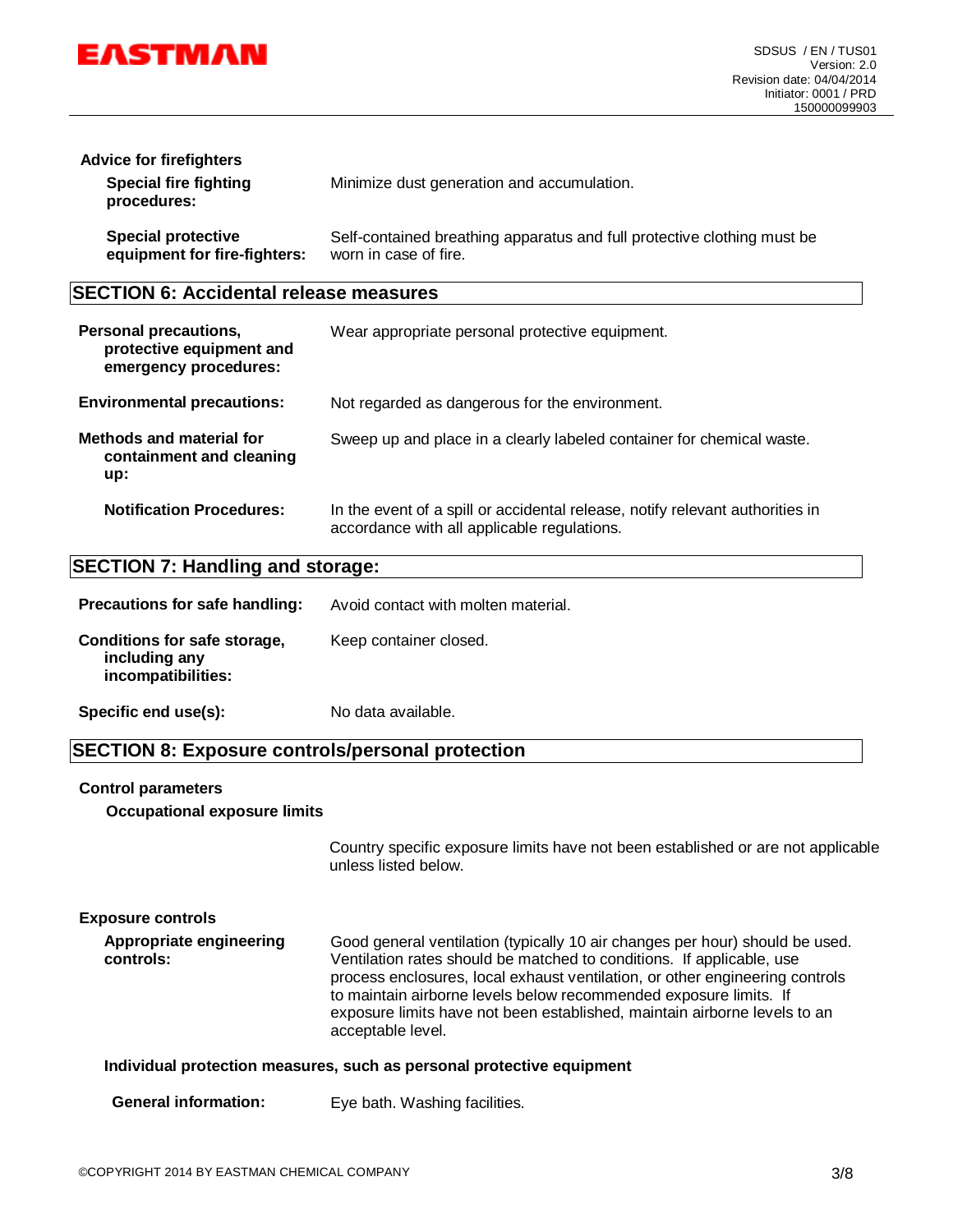

| <b>Eye/face protection:</b>                | It is a good industrial hygiene practice to minimize eye contact. Wear a face<br>shield when working with molten material.                                                                                                                                                                                                                                                                                                                                                                                                                                                                                                                                                      |
|--------------------------------------------|---------------------------------------------------------------------------------------------------------------------------------------------------------------------------------------------------------------------------------------------------------------------------------------------------------------------------------------------------------------------------------------------------------------------------------------------------------------------------------------------------------------------------------------------------------------------------------------------------------------------------------------------------------------------------------|
| <b>Skin protection</b><br>Hand protection: | It is a good industrial hygiene practice to minimize skin contact. When<br>material is heated, wear gloves to protect against thermal burns.                                                                                                                                                                                                                                                                                                                                                                                                                                                                                                                                    |
| Other:                                     | No data available.                                                                                                                                                                                                                                                                                                                                                                                                                                                                                                                                                                                                                                                              |
| <b>Respiratory Protection:</b>             | If engineering controls do not maintain airborne concentrations below<br>recommended exposure limits (where applicable) or to an acceptable level<br>(in countries where exposure limits have not been established), an<br>approved respirator must be worn. In the United States of America, if<br>respirators are used, a program should be instituted to assure compliance<br>with OSHA Standard 63 FR 1152, January 8, 1998. Respirator type: Air-<br>purifying respirator with an appropriate, government approved (where<br>applicable), air-purifying filter, cartridge or canister. Contact health and<br>safety professional or manufacturer for specific information. |
| <b>Hygiene measures:</b>                   | Observe good industrial hygiene practices.                                                                                                                                                                                                                                                                                                                                                                                                                                                                                                                                                                                                                                      |
| <b>Environmental Controls:</b>             | No data available.                                                                                                                                                                                                                                                                                                                                                                                                                                                                                                                                                                                                                                                              |

### **SECTION 9: Physical and chemical properties**

#### **Information on basic physical and chemical properties**

| Solid                   |     |
|-------------------------|-----|
| Pellet                  |     |
| varies with formulation |     |
| Slight                  |     |
| No data available.      |     |
| No data available.      |     |
| >100 °C                 |     |
| No data available.      |     |
| Not applicable          |     |
| No data available.      |     |
| No data available.      |     |
| No data available.      |     |
| No data available.      |     |
| No data available.      |     |
| No data available.      |     |
| >1                      |     |
|                         |     |
| Negligible              |     |
| No data available.      |     |
| No data available.      |     |
| No data available.      |     |
| No data available.      |     |
| No data available.      |     |
|                         | 4/8 |
|                         |     |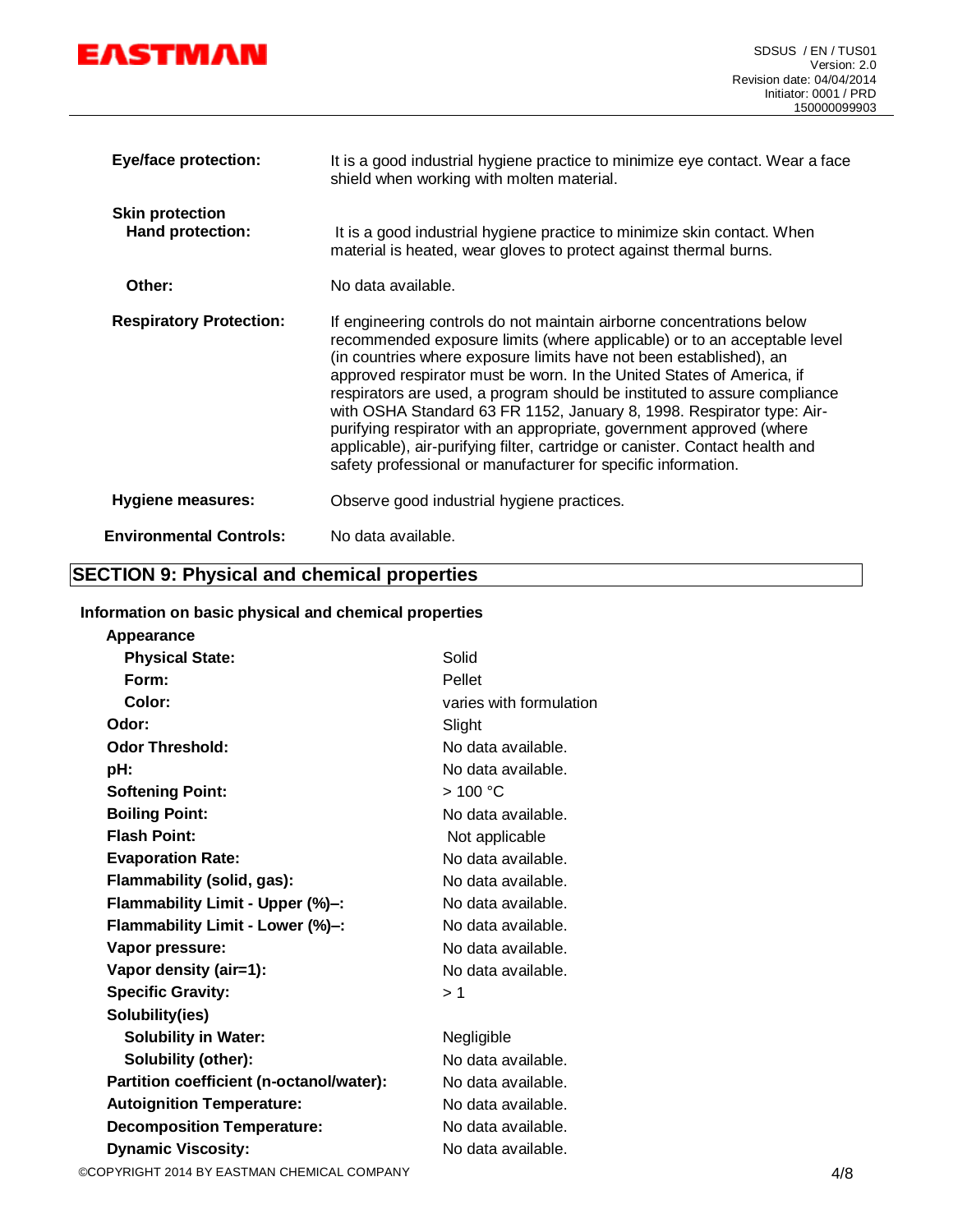

| Kinematic viscosity:         | No data available. |
|------------------------------|--------------------|
| <b>Explosive properties:</b> | No data available. |
| <b>Oxidizing properties:</b> | No data available. |

## **SECTION 10: Stability and reactivity**

| <b>Reactivity:</b>                            | None known.                      |
|-----------------------------------------------|----------------------------------|
| <b>Chemical stability:</b>                    | Stable                           |
| <b>Possibility of hazardous</b><br>reactions: | None known.                      |
| Conditions to avoid:                          | None at ambient temperatures.    |
| Incompatible materials:                       | Strong oxidizing agents.         |
| <b>Hazardous decomposition</b><br>products:   | Carbon Dioxide. Carbon Monoxide. |

### **SECTION 11: Toxicological information**

| Information on likely routes of exposure<br>Inhalation: | None known.                                 |
|---------------------------------------------------------|---------------------------------------------|
| Ingestion:                                              | None known.                                 |
| <b>Skin contact:</b>                                    | Molten material will produce thermal burns. |
| Eye contact:                                            | Molten material will produce thermal burns. |

#### **Information on toxicological effects**

| <b>Acute Toxicity</b>                                    |                    |
|----------------------------------------------------------|--------------------|
| Oral<br>Product:                                         | No data available. |
| Dermal<br>Product:                                       | No data available. |
| <b>Inhalation</b><br>Product:                            | No data available. |
| <b>Repeated dose toxicity</b><br>Product:                | No data available. |
| <b>Skin corrosion/irritation:</b><br>Product:            | No data available. |
| Serious eye damage/eye<br>irritation:<br><b>Product:</b> | No data available. |
| Respiratory or skin<br>sensitization:                    |                    |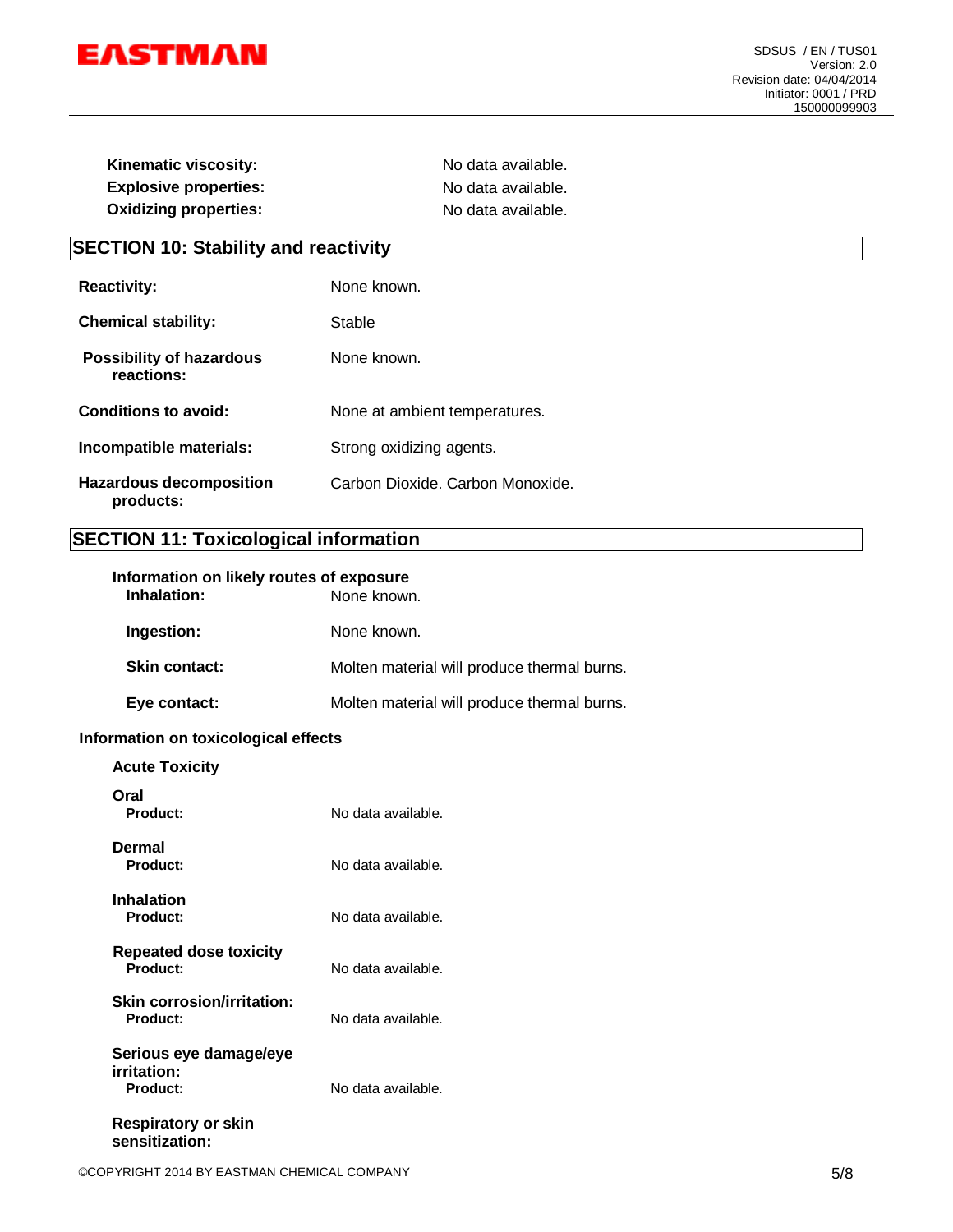

| <b>Product:</b>                                                | No data available.                                                                                                   |
|----------------------------------------------------------------|----------------------------------------------------------------------------------------------------------------------|
| <b>Mutagenicity</b>                                            |                                                                                                                      |
| In vitro<br>Product:                                           | No data available.                                                                                                   |
| In vivo<br><b>Product:</b>                                     | No data available.                                                                                                   |
| Carcinogenicity<br>Product:                                    | No data available.                                                                                                   |
| <b>Reproductive toxicity</b><br>Product:                       | No data available.                                                                                                   |
| Specific target organ toxicity - single exposure<br>Product:   | No data available.                                                                                                   |
| Specific target organ toxicity - repeated exposure<br>Product: | No data available.                                                                                                   |
| <b>Aspiration hazard</b><br><b>Product:</b>                    | No data available.                                                                                                   |
| Other adverse effects:                                         | The additives are embedded in a tough plastic matrix which minimizes the likelihood<br>of exposure to the additives. |
|                                                                |                                                                                                                      |

## **SECTION 12: Ecological information**

#### **Toxicity**

| <b>Acute toxicity</b>                         |                    |
|-----------------------------------------------|--------------------|
| Fish<br>Product:                              | No data available. |
| <b>Aquatic invertebrates</b><br>Product:      | No data available. |
| <b>Chronic Toxicity</b>                       |                    |
| Fish<br>Product:                              | No data available. |
| <b>Aquatic invertebrates</b><br>Product:      | No data available. |
| <b>Toxicity to Aquatic Plants</b><br>Product: | No data available. |
| <b>Persistence and degradability</b>          |                    |
| <b>Biodegradation</b><br>Product:             | No data available. |
| <b>Biological Oxygen Demand:</b><br>Product   | No data available. |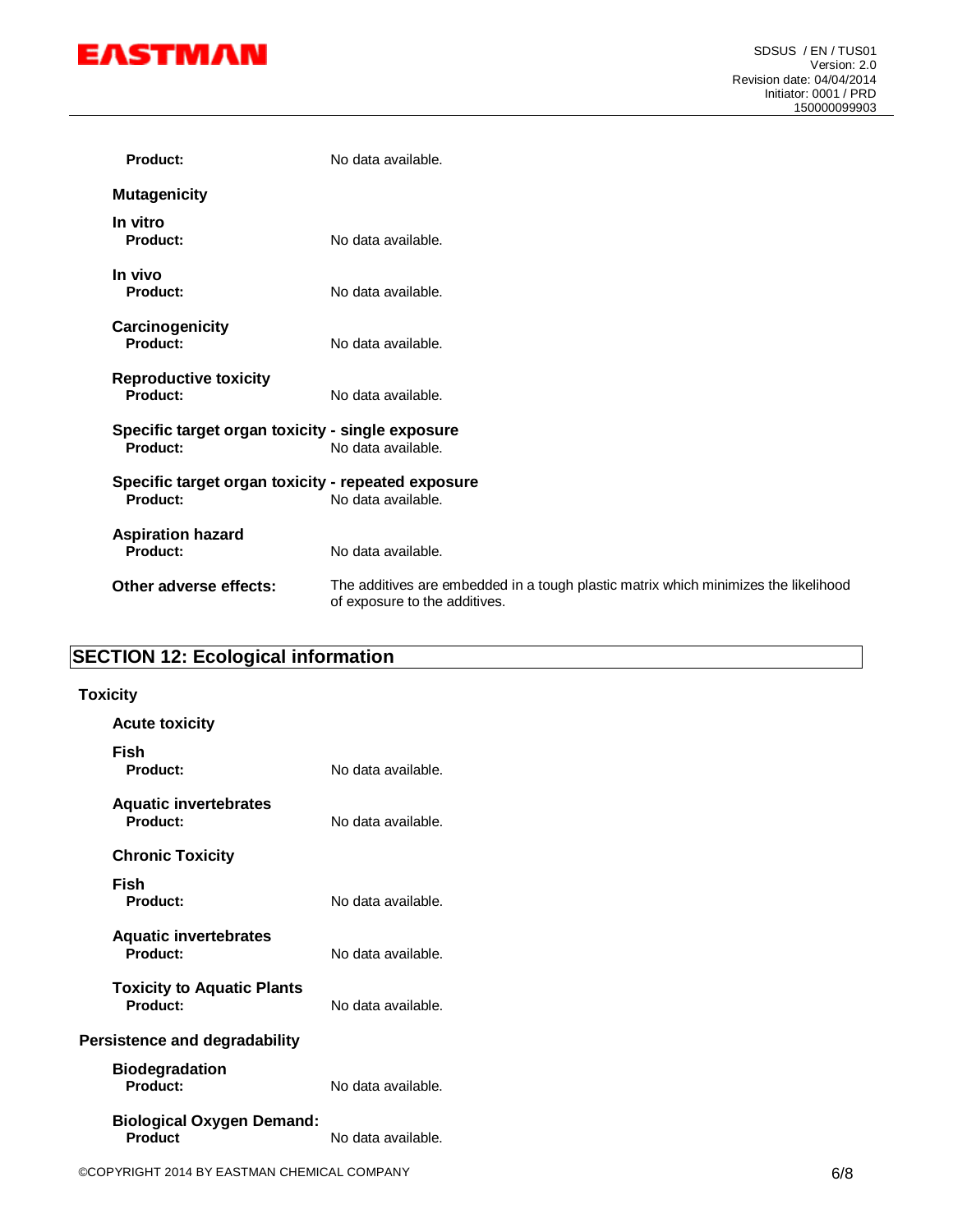

| <b>Chemical Oxygen Demand:</b><br><b>Product</b> | No data available. |
|--------------------------------------------------|--------------------|
| <b>BOD/COD ratio</b><br><b>Product</b>           | No data available. |
| <b>Bioaccumulative potential</b><br>Product:     | No data available. |
| Mobility in soil:                                | No data available. |
| <b>Results of PBT and vPvB</b><br>assessment:    | No data available. |
| Other adverse effects:                           | No data available. |

### **SECTION 13: Disposal considerations**

#### **Waste treatment methods**

| <b>General information:</b> | No data available.                                                                            |
|-----------------------------|-----------------------------------------------------------------------------------------------|
| Disposal methods:           | Dispose of waste and residues in accordance with local authority<br>requirements. Incinerate. |

### **SECTION 14: Transport information**

*Important Note: Shipping descriptions may vary based on mode of transport, quantities, package size, and/or origin and destination. Consult your company's Hazardous Materials/Dangerous Goods expert for information specific to your situation.*

**DOT**

Class not regulated

#### **IMDG - International Maritime Dangerous Goods Code**

Class not regulated

**IATA**

Class not regulated

### **SECTION 15: Regulatory information**

**Safety, health and environmental regulations/legislation specific for the substance or mixture:**

**This product has been classified in accordance with hazard criteria of the Controlled Products Regulations and the MSDS contains all the information required by the Controlled Products Regulations.**